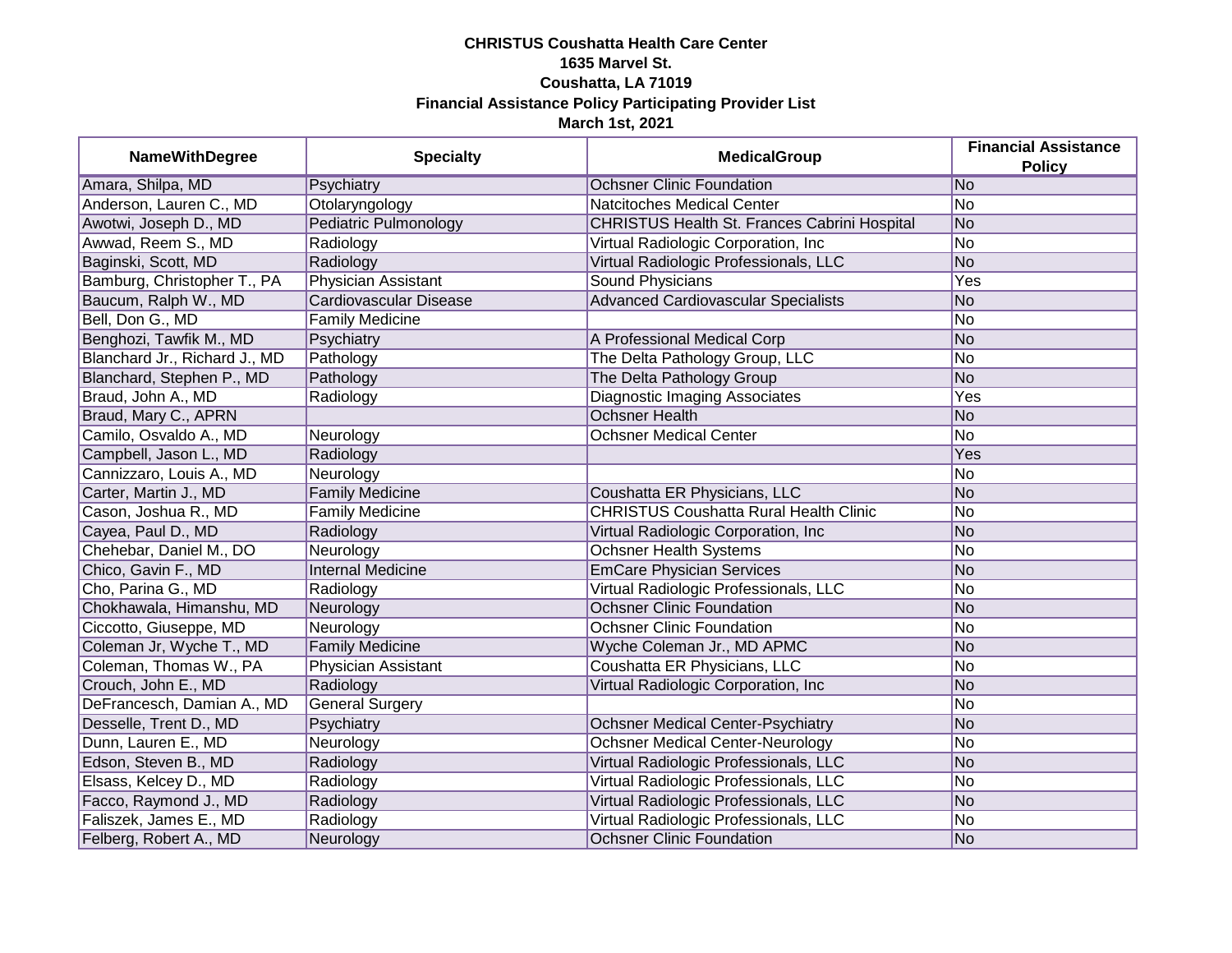## **CHRISTUS Coushatta Health Care Center 1635 Marvel St. Coushatta, LA 71019 Financial Assistance Policy Participating Provider List March 1st, 2021**

| Ferguson, Jill A., MD       | Pathology                                     |                                                     | No  |
|-----------------------------|-----------------------------------------------|-----------------------------------------------------|-----|
| Geatrakas, Christina S., MD | Radiology                                     | Virtual Radiologic Professionals, LLC               | No  |
| Haughton, Gentry L., DPM    | Podiatry                                      |                                                     | No  |
| Heard, Joseph S., MD        | Pathology                                     | The Delta Pathology Group                           | No  |
| Hebert II, John R., MD      | Radiology                                     | <b>Diagnostic Imaging Associates</b>                | Yes |
| Helaire, Karmynah M., MD    | <b>Emergency Medicine</b>                     |                                                     | No  |
| Henderson, Stacey A., MD    | <b>Emergency Medicine</b>                     |                                                     | No  |
| Hintz, Sean J., CRNA        | <b>Certified Registered Nurse Anesthetist</b> |                                                     | No  |
| Hughes Jr., Douglas E., MD  | Radiology                                     | Virtual Radiologic Corporation, Inc                 | No  |
| Ivy, Cathleen, MD           | Radiology                                     |                                                     | No  |
| Iwuchukwu, Ifeanyi O., MD   | Neurology                                     | <b>Ochsner Medical Center-Neurology</b>             | No  |
| Jarvis, Raymond A., DDS     | Dentistry                                     | <b>Crawford Jarvis Family Dental</b>                | No  |
| Kapoor, Vibhu, MD           | Radiology                                     | Virtual Radiologic Corporation, Inc                 | No  |
| Khare, Vivek K., MD         | Pathology                                     | The Delta Pathology Group                           | No  |
| Knight JR, Charles D., MD   | <b>General Surgery</b>                        | <b>Highland Clinic, AMPC</b>                        | No  |
| Knutsen, Jennifer A., MD    | Radiology                                     | VIRTUAL RADIOLOGIC PRO., LLC                        | No  |
| Koehler, Jonathan F., MD    | Pathology                                     | The Delta Pathology Group, LLC                      | No  |
| LaFleur III, Hosea J., APRN | <b>Psychiatric Nurse Practitioner</b>         | <b>Ochsner Clinic Foundation</b>                    | No  |
| Lee, Jonathon A., MD        | Radiology                                     | VIRTUAL RADIOLOGIC PRO., LLC                        | No  |
| Leopard, Patrick B., MD     | Radiology                                     | <b>Diagnostic Imaging Associates</b>                | Yes |
| Liles Jr, William J., MD    | Pathology                                     | The Delta Pathology Group, LLC                      | No  |
| Magann, Timothy S., MD      | <b>Emergency Medicine</b>                     | <b>CHRISTUS Health Coushatta Health Care Center</b> | No  |
| Mahmood, Omar A., MD        | Radiology                                     | Virtual Radiologic Corporation, Inc                 | No  |
| McDonnell, Kevin M., MD     | Radiology                                     | Virtual Radiologic Corporation, Inc                 | No  |
| McGrade, Harold C., MD      | Neurology                                     | <b>Ochsner Medical Center-Neurology</b>             | No  |
| McLaren, Bernadette K., MD  | Pathology                                     | The Delta Pathology Group                           | No  |
| Milner Jr, Joseph W., MD    | Radiology                                     | <b>Diagnostic Imaging Associates</b>                | Yes |
| Missoi, Allen K., MD        | Radiology                                     | Virtual Radiologic Professionals, LLC               | No  |
| Mulloy, John P., MD         | Radiology                                     |                                                     | No  |
| Nicell, Donald T., MD       | Radiology                                     | Virtual Radiologic Corporation, Inc                 | No  |
| Novick, Michael K., MD      | Radiology                                     | Virtual Radiologic Corporation, Inc                 | No  |
| Otto, Tara M., MD           | Diagnostic Radiology                          | Radiologist Partners- Matrix                        | No  |
| Parada-Orrego, Sandra, MD   | Radiology                                     | Virtual Radiologic Corporation, Inc                 | No  |
| Patel, Kirtesh H., MD       | Pathology                                     | The Delta Pathology Group, LLC                      | No  |
| Peet, Bradley T., MD        | Psychiatry                                    | <b>Ochsner Clinic Foundation</b>                    | No  |
| Perry, Jennifer L., NP      |                                               | <b>Alexandria Solutions</b>                         | No  |
| Person, Marjorie N., MD     | Psychiatry                                    | <b>Ochsner Medical Center</b>                       | No  |